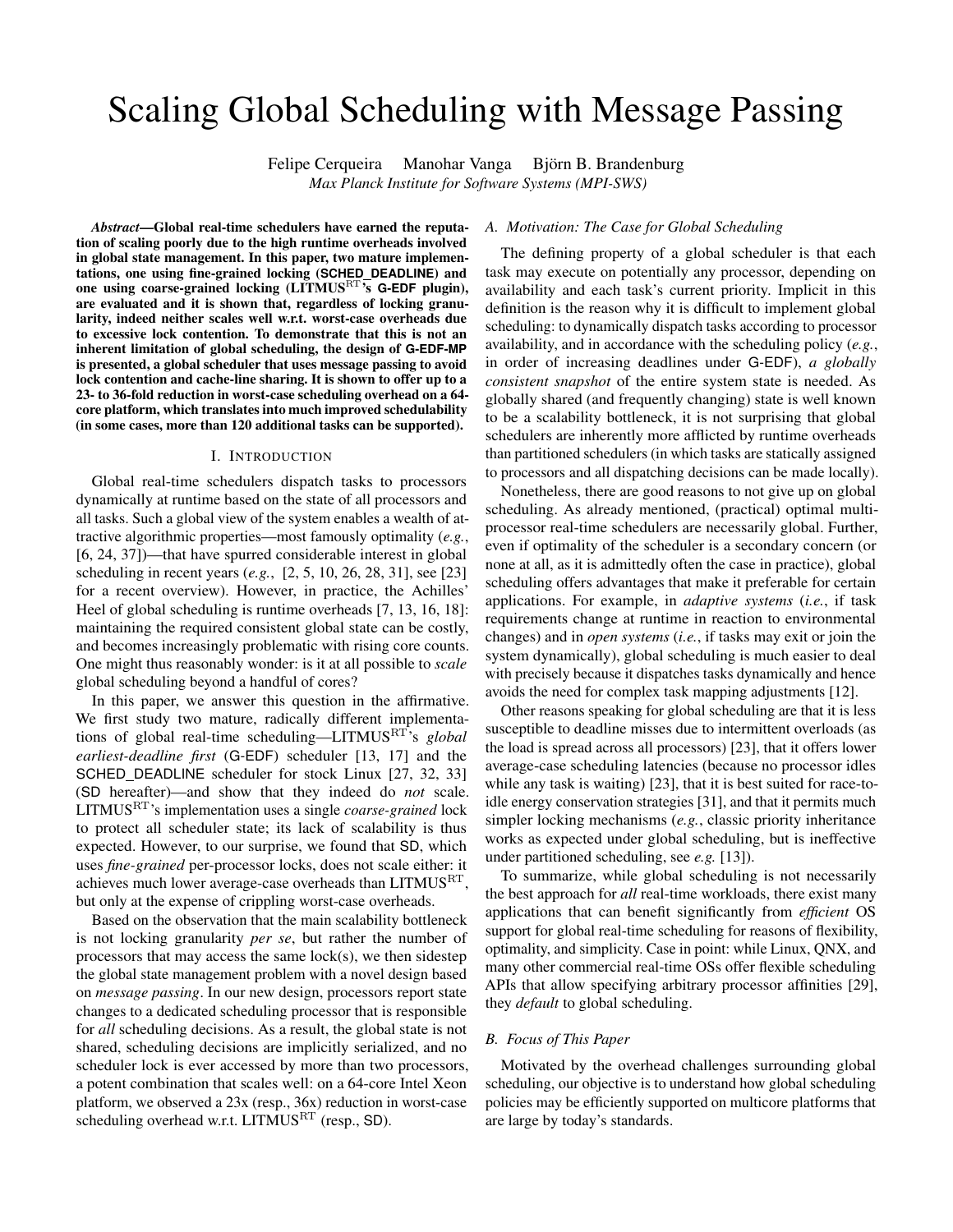To this end, we study two mature and actively maintained open-source versions of G-EDF in Linux as reference implementations reflecting the current state of the art. We focus on the G-EDF policy in this paper for a number of reasons. For one, it has received considerable attention in prior work [\[2,](#page-10-1) [5,](#page-10-2) [10,](#page-10-3) [23,](#page-11-5) [28\]](#page-11-3) and multiple independent implementations are readily available. Further, it is well-suited for the (predominantly) soft real-time workloads likely to be encountered on large multicore platforms because it is optimal (in the sense that it is not subject to utilization loss) if bounded deadline tardiness is permitted [\[24\]](#page-11-0). And finally, it is representative of the larger class of *job-level fixed-priority* schedulers, which includes both fixed-priority scheduling (the default in most commercial real-time OSs such as QNX and VxWorks) and other interesting (soft) real-time schedulers [\[26\]](#page-11-2). In short, if it is possible to scale G-EDF, then many other interesting policies can be implemented similarly.

Contributions. The primary contribution of this paper is to demonstrate that it is indeed possible to construct scalable global schedulers: global scheduling is not *inherently* limited by kernellevel lock and cache contention, though it is the case with many existing implementations. To support this claim:

- 1) We first review the challenges inherent in global scheduling and the designs of SD and LITMUSRT's G-EDF plugin, and identify key performance and correctness limitations in Sec. [II.](#page-1-0)
- 2) To overcome the scalability limitations of the current lockbased solutions, we introduce a novel scheduler design in Sec. [III](#page-4-0) that is primarily based on message passing, and in which the remaining locks are accessed in pairwise fashion only.
- 3) We demonstrate that our design performs significantly better at scale than either of the two major current G-EDF implementations by means of average- and worst-case overhead measurements across six multicore platforms with 8, 16, 24, 32, and 64 cores in Sec. [IV.](#page-6-0) For instance, in the 64-core setup, the worst-case scheduling overhead is reduced by a factor of 23 compared to  $LITMUS<sup>RT</sup>'s$ G-EDF plugin, and by a factor of 36 compared to SD.
- 4) Finally, in Sec. [V,](#page-8-0) we report on large-scale schedulability experiments that show that the reduction in overheads translates into significantly improved schedulability: when considering soft real-time schedulability (*i.e.*, bounded tardiness) in the 64-core setup, our message-passing-based implementation can support more than 120 additional realtime tasks than the best prior implementation.

A secondary contribution of this paper is the first direct comparison of LITMUS<sup>RT</sup> and SD on the same hardware platform and with identical workloads, which is long overdue given their similarity in aim and differences in design.

We review related work in Sec. [VI,](#page-9-0) and begin with a discussion of the scalability challenges posed by global scheduling.

## II. SCALABILITY CHALLENGES

<span id="page-1-0"></span>Before discussing the scalability limitations of existing implementations, we need to clarify the relevant metrics. In this paper, we focus on the scalability of *scheduling overheads*: the costs of

making a scheduling decision and dispatching a task (discussed in detail in Sec. [IV\)](#page-6-0), which should grow only slowly (or ideally not at all) with increasing core counts.

Another source of overheads that affects tasks under global scheduling are *cache-related preemption and migration delays* (CPMD), which tasks incur due to a loss of cache affinity when they resume execution after a preemption or migration. While CPMD is a non-negligible source of overhead in practice (and accounted for in the experiments in Sec. [V\)](#page-8-0), it is less relevant in the context of this paper because CPMD is primarily hardwaredependent (*i.e.*, not affected by the kernel's scheduler implementation). Further, CPMD is not specific to global scheduling, but also affects partitioned (and semi-partitioned) scheduling, whereas overhead scalability is a challenge specific to global scheduling (partitioning is trivially scalable w.r.t. overheads).

In the following, we let  $m$  denote the number of processors, and assume familiarity with the sporadic task model on behalf of the reader. In short, a *sporadic task* releases a sequence of *jobs*, where each job corresponds to an invocation of the task and has an associated release time and deadline. From the point of view of the Linux kernel, a sporadic task is simply a process that more or less regularly becomes ready for scheduling. We therefore use the terms 'task' and 'job' interchangeably when discussing implementation matters. With these clarifications in place, we next discuss why it is difficult for global schedulers to maintain low overheads with increasing processor counts.

## *A. Requirements and Challenges*

Implementing a correct global scheduler requires the maintenance or discovery of a consistent global snapshot of the system that includes (i) the current task-to-processor mapping (*i.e.*, which tasks are scheduled) and (ii) the set of jobs that are eligible to run but not scheduled (to determine whether a preemption is required). Such a consistent view is necessary to avoid *priority inversions*, that is, to ensure that the *global scheduling invariant* is satisfied at all times: in a system with m processors and r ready tasks, the  $min(m, r)$  highest-priority tasks must be scheduled, where each task's current priority is determined by a policy such as EDF.

Given a consistent snapshot, making a correct scheduling decision (*i.e.*, one that maintains the global scheduling invariant) is trivial. However, since scheduling events—job arrivals, completions, suspensions, and resumptions—may occur concurrently on any processor, the state on which a scheduling decision is based may be invalidated before the scheduler has finished making its decision. There are two possible ways to deal with this issue: serialize all scheduling events (as done in  $LITMUS<sup>RT</sup>$ , thereby avoiding concurrent state changes, or discard the invalidated decision and retry immediately (Linux and SD use this technique). Unfortunately, both approaches are problematic from a scalability perspective. Whereas the former approach, if implemented with a global lock, introduces an obvious contention hotspot, the latter can be problematic because concurrent state changes may race repeatedly (*i.e.*, a processor may have to retry many times before arriving at a consistent decision). Worse, both contention and the likelihood of concurrent state changes increase with the number of cores.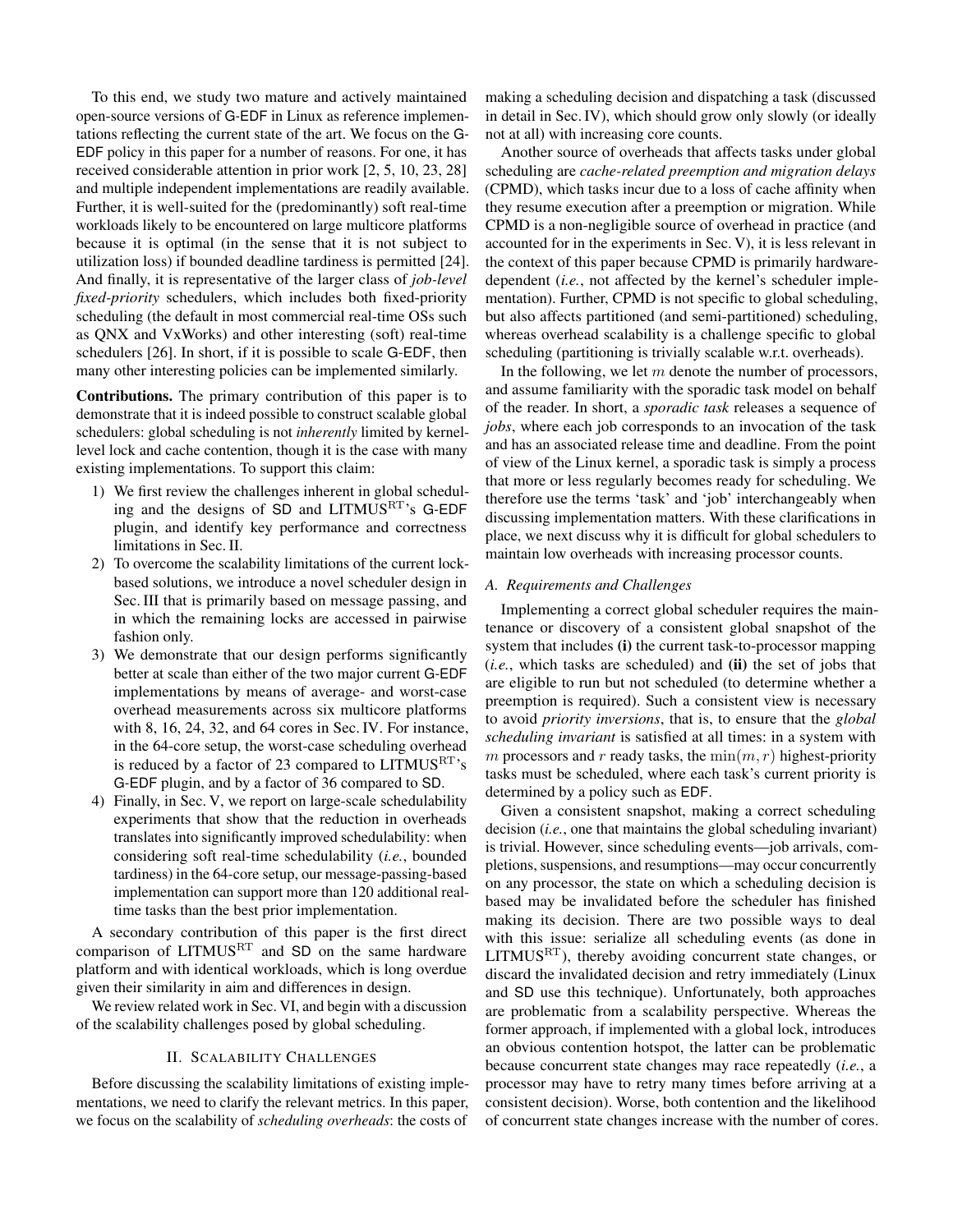In fact, this very issue—maintaining a task-to-processor assignment that respects the global scheduling invariant in the face of concurrent scheduling events—is the root of most complexity and scalability issues in global schedulers.

Another, more analytical problem is posed by *job release interrupts*. Jobs are typically released (*i.e.*, in Linux, processes become ready) in response to timer or device interrupts. Such interrupts are thus an inherent aspect of global real-time scheduling; however, they are not controlled by the scheduler. Rather, interrupts are dispatched in hardware and always take precedence over the OS's scheduling policy. This deviation from the scheduling policy causes considerable analytical complications. Since most published schedulability tests do not account for interrupts (*e.g.*, see [\[23\]](#page-11-5)), their delaying effects must be accounted for separately prior to normal schedulability analysis [\[19\]](#page-10-10). However, because it is in general not possible to predict on which processor(s) a task will execute, it must be assumed that, in the worst case, a job is delayed by all interrupts that occur while it is pending [\[13,](#page-10-5) [19\]](#page-10-10), which introduces considerable pessimism. Minimizing the impact of job releases on already scheduled jobs is thus an important goal in the implementation of global schedulers [\[16\]](#page-10-6).

To motivate the scalability problem further, and to illustrate the impact of the just-described key issues, we next review the two considered reference implementations and demonstrate their lack of scalability on a 64-core Intel Xeon platform.

## *B. The Design and Scalability of G-EDF in LITMUS*<sup>RT</sup>

LITMUS<sup>RT</sup> [\[1\]](#page-10-11), a real-time extension of the Linux kernel originally developed at UNC Chapel Hill, has included a G-EDF plugin since its initial version [\[20\]](#page-10-12). The version considered herein is called GSN-EDF because it was designed to support suspension-based locking protocols and non-preemptable sections with  $O(1)$  priority inversions [\[11,](#page-10-13) [13\]](#page-10-5). GSN-EDF has been the main G-EDF implementation of LITMUS<sup>RT</sup> since 2007 and has remained structurally unchanged since then. It has also been subject of several prior studies [\[7,](#page-10-4) [13,](#page-10-5) [16,](#page-10-6) [18,](#page-10-7) [20\]](#page-10-12), which we revisit in the context of this work in Sec. [VI.](#page-9-0)

The design of GSN-EDF is straightforward and favors worstcase predictability and conceptual simplicity over average-case optimizations: a *single* global spin lock protects both the shared ready queue (a binomial heap) and the processor mapping that links tasks to processors, and also serializes all scheduling decisions. This simple, coarse-grained synchronization approach has the advantage that it is relatively easy to reason about correctness, but obviously comes at a scalability tradeoff.

GSN-EDF's lack of scalability is readily apparent in Fig. [1,](#page-3-0) which shows an excerpt of the evaluation discussed in detail in Sec. [IV.](#page-6-0) In short, we measured the average and maximum runtime overheads of GSN-EDF when managing 8, 16, 24, 32, 48, and 64 cores, respectively, of a 2 GHz 64-core Intel Xeon machine. Fig. [1](#page-3-0) depicts the maximum and average costs of two key operations, namely the scheduling overhead (*i.e.*, assigning jobs to processors) and the release overhead (*i.e.*, adding jobs to the ready queue and triggering preemptions).

Both the maximum scheduling and release overheads exhibit a strong dependence on  $m$  and quickly become excessive beyond

16-24 cores, exceeding  $1,000 \mu s$  and  $600 \mu s$ , respectively, at 48 cores. Worse, this trend also manifests in the average-case overheads, which both reach about 500  $\mu s$  at  $m = 64$ . Given that tasks with deadlines in the range of a few milliseconds are not uncommon, scheduling overheads of more than *one millisecond* are not viable and clearly show GSN-EDF's lack of scalability.

Prior studies using GSN-EDF [\[2,](#page-10-1) [10,](#page-10-3) [23,](#page-11-5) [28\]](#page-11-3) used platforms with 4, 24, and 32 processors, a range in which GSN-EDF still exhibits overheads that are moderate in the context of Fig. [1.](#page-3-0) Nonetheless, in conjunction with the analytical limitations of current interrupt accounting techniques, the high release overheads proved problematic [\[16\]](#page-10-6). For this reason, GSN-EDF supports *dedicated interrupt handling* [\[16,](#page-10-6) [38\]](#page-11-10), where a dedicated processor handles all release interrupts, and realtime tasks are scheduled only on the other  $m - 1$  processors to shield them from interrupts. Given release overheads in the range of hundreds of microseconds (as evident in Fig. [1\)](#page-3-0), this is a worthwhile tradeoff since the capacity lost to accounting-related pessimism far exceeds the "loss" of one processor [\[16\]](#page-10-6).

## *C. The SCHED DEADLINE Patch for Linux*

The SD patch [\[27,](#page-11-6) [32,](#page-11-7) [33\]](#page-11-8) for Linux was developed at the Scuola Superiore Sant'Anna in Pisa and fundamentally differs from GSN-EDF in both its design and its goal. While LITMUS<sup>RT</sup> is primarily a prototyping framework and abstraction layer for experimental real-time research, SD is a comparably mature implementation that directly integrates with the kernel and aims at eventual inclusion into mainline Linux. Its design hence closely follows Linux's *push/pull* architecture, which is based on distributed, per-processor ready queues, each guarded by a separate spin lock, which reduces both lock and cache contention by minimizing data sharing across processors. GSN-EDF and SD thus represent two extreme opposites: while in GSN-EDF global coordination is the default (and all scheduling decisions are serialized), in the push/pull design, most scheduling decisions are made locally (and concurrently).

In Linux, a global policy such as G-EDF must be implemented on top of the per-processor ready queues by explicitly loadbalancing the highest-priority tasks whenever local scheduling events require a global adjustment (*e.g.* when new jobs are released or when jobs complete). This is accomplished with the eponymous *push* and *pull* operations, which enact *source*and *target-initiated* migrations, respectively, to maintain the global scheduling invariant.<sup>[1](#page-2-0)</sup> Conceptually, pull operations scan all other ready queues to "steal" backlogged higher-priority tasks *before* a local scheduling decision is made, and push operations move local backlogged tasks to other processors where they can be scheduled immediately *after* a local scheduling decision was made. In the actual implementation, these operations are not invoked as part of every scheduler invocation; rather, processors push whenever a new job is released or a local job is preempted, and pull when a local job completes or suspends.

<span id="page-2-0"></span><sup>1</sup>While the Linux real-time scheduler defaults to global scheduling, it supports specifying *arbitrary processor affinities* to restrict a task's execution to a subset of processors. This allows emulating partitioned, global, and hybrid schedulers [\[29\]](#page-11-9). We focus on global affinities herein, as those are most difficult to support—adding affinity restrictions makes the (runtime) problem easier.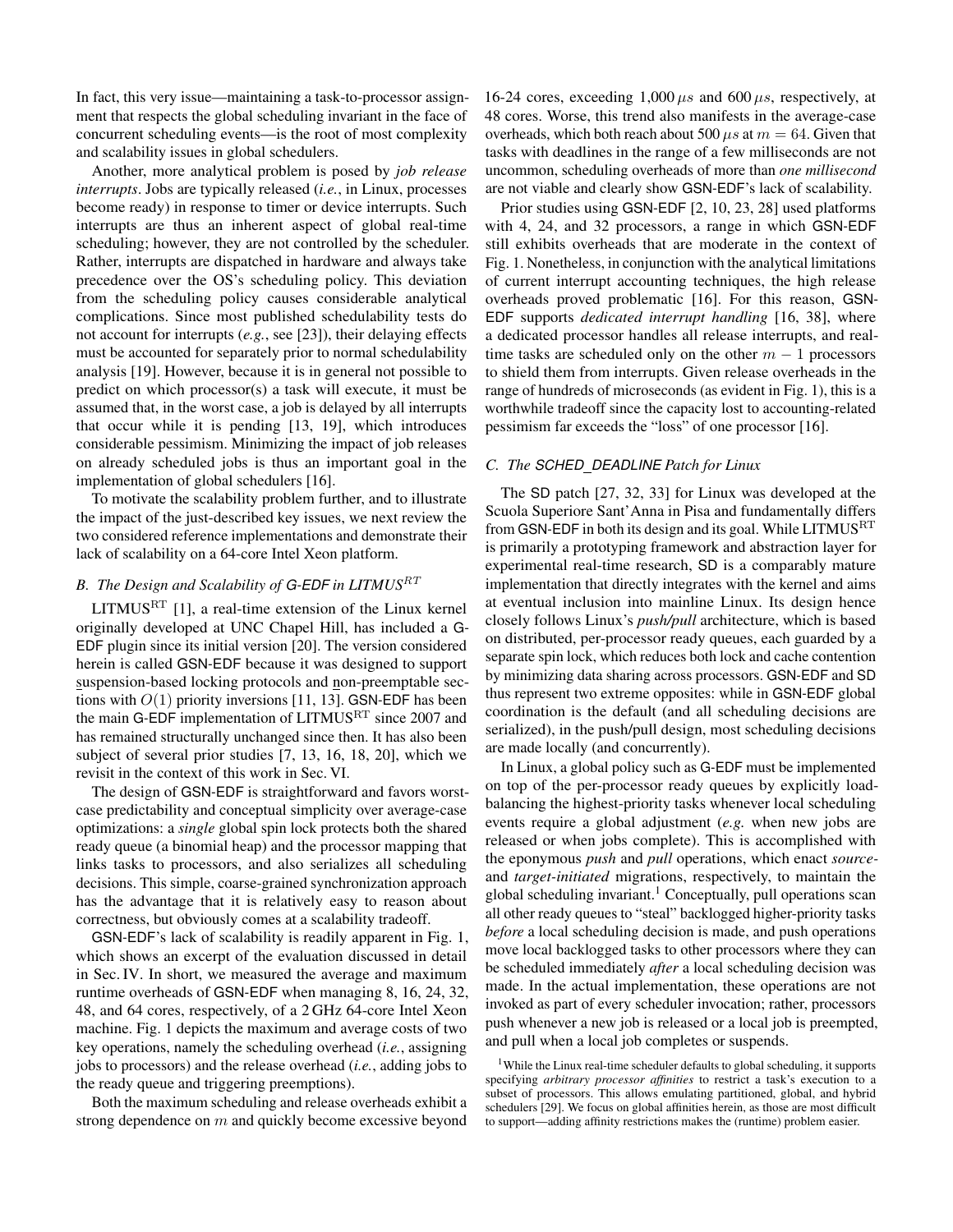<span id="page-3-0"></span>

Fig. 1: Scheduling and release overheads under GSN-EDF. The average scheduling and release overheads coincide at this resolution.

<span id="page-3-1"></span>

Fig. 2: Scheduling and release overheads under SD. The average scheduling and release overheads coincide at this resolution.

Both operations require a pairwise acquisition of the relevant per-processor locks in order to maintain consistency. To prevent deadlocks, the locks are always acquired in order of increasing processor indices, which may require processors to drop and reacquire their local scheduler lock. To improve blocking time in the average case, the local lock is always dropped in Linux and both source and target locks are reacquired in order.

In summary, the push/pull design underlying the SD scheduler strives to avoid scalability bottlenecks by limiting cache contention through the use of per-processor run queues, and by using fine-grained, per-processor locks. Consequently, our starting assumption was that SD would easily and consistently outperform GSN-EDF. Surprisingly, we found that the push/pull design works both really well and not at all: as shown in Fig. 2, it yields very low average-case overheads, but it is also subject to excessive worst-case overheads.

On the positive side, our experiments show that the more sophisticated locking mechanism is very useful for coping with contention in the average case. We found the average-case overheads to remain low throughout the tested range, and well below 100  $\mu s$  even for  $m = 64$ . From a throughput perspective, SD thus performs excellently, and much better than GSN-EDF.

However, from a (hard) real-time perspective, the results are troublesome, as the maximum observed overheads clearly do not scale well. In fact, in some configurations, SD exhibits maximum overheads more than five times worse than the much simpler GSN-EDF: for instance, for  $m = 24$ , the maximum scheduling overhead of GSN-EDF is roughly  $180 \mu s$ , whereas SD already exceeds 1,000  $\mu$ s. In the extreme of  $m = 64$ , we even observed scheduling overheads approaching  $4.5$  ms, which demonstrates a total lack of scalability w.r.t. worst-case overheads.

#### <span id="page-3-3"></span>D. Root Causes: Transitive Blocking and Push Failures

As we set out to investigate the scalability of G-EDF implementations, our initial assumption was that per-processor state

and locks as employed by SD would "naturally" be the most promising approach, a fallacy that we believe to be widespread. In fact, to the best of our knowledge, our experiments are the first to demonstrate that, w.r.t. maximum overheads, the push/pull approach scales significantly worse than a single, coarse-grained lock. In the end, it turns out that "simulating" a unified global state from multiple distributed states requires complex synchronization logic  $(e.g.,$  scanning operations, the release and reacquisition of locks, complex interaction among processors, etc.), which is detrimental to worst-case overheads.

A key reason for the observed spikes is that fine-grained locking gives rise to pathological, difficult to anticipate blocking scenarios when multiple processors push and pull simultaneously. While the per-processor locks are *on average* accessed by only a handful of processors, it is *possible* for any lock to be contested by all processors at the same time. Further, due to the scanning operations and the need for pairwise ordered lock acquisitions described above, this effect can escalate due to *transitive blocking* when high-contention scenarios are encountered on every outer and every nested lock acquisition.

The case for push/pull-based designs is further weakened by an "optimization" inherited from stock Linux's push/pull scheduler that prevents SD from maintaining the global invariant at all times *(i.e., priority inversions, though likely infrequent,* are possible with the current implementation). The problem arises because a push operation may fail as follows. To carry out a push migration, the source processor first searches for the processor that is currently executing the lowest-priority task  $(i.e.,$  earliest-deadline task in SD) by iteratively examining all processor states. After the target processor has been identified, its lock is reacquired to enact the migration. However, in the mean time while the source processor was not holding the target processor's lock, the target processor's state may have changed, thus invalidating the decision. Specifically, after deciding to migrate a task  $T_i$  to a processor  $P_k$ , a new, higher-priority task may arrive on  $P_k$ , either because it resumes or because another processor pushes first (as described in further detail in [13, Ch. 3] in the context of the stock Linux fixed-priority push/pull scheduler). This poses a fundamental question: in a push/pull design, how often must a processor retry a failed push operation in the worst case?

In the current SD implementation (version V8), if a push operation fails three times, then it is abandoned and the task is kept in the local queue even if that violates the global scheduling invariant. However, a retry limit of three is clearly insufficient, since with tens of cores and hundreds of tasks, it is certainly possible that more than three higher-priority tasks arrive concurrently with a push operation. Unfortunately, the hard-coded retry limit exists for a reason: correcting it would likely cause a further increase in (worst-case) overheads due to additional contention from repeatedly failing push operations.

Finally, it should be noted that overheads were measured while executing simple, periodic, CPU-bound, synchronously<sup>2</sup> released real-time tasks, as explained in Appendix A. The

<span id="page-3-2"></span> $2$ In a *synchronous* task set release, all tasks release their first job at the same time, which ensures that all tasks share a common time zero. In our case, the synchronous release serves to provoke worst-case contention and overheads.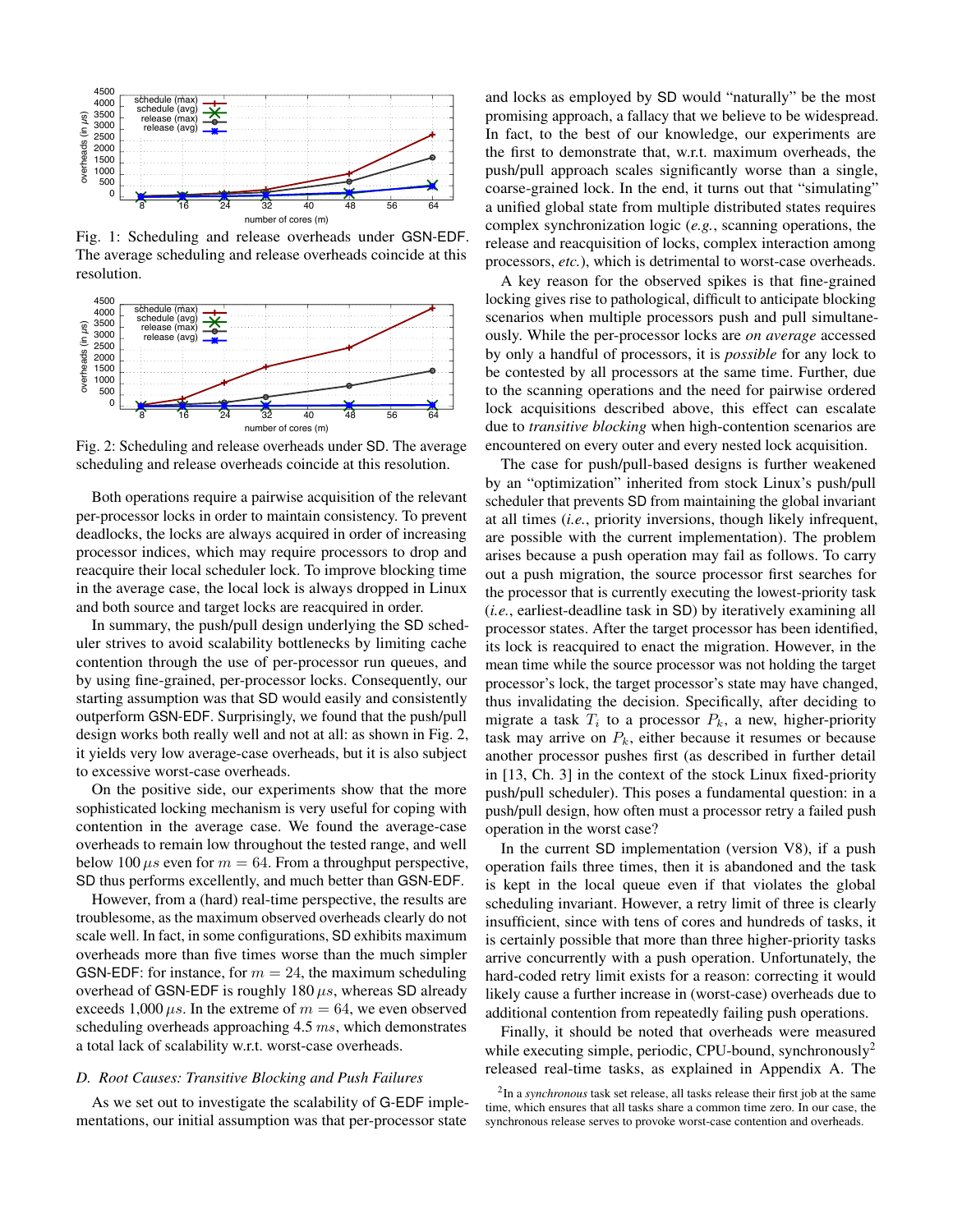synthetic benchmark tasks used to evaluate SD correspond to the standard workload used to benchmark  $LITMUS<sup>RT</sup>$  (see Sec. [IV\)](#page-6-0) and mimic well-behaved recurrent real-time applications such as process control or signal processing tasks. We thus believe this to be a fair and relevant assessment of the two G-EDF implementations, but note that "antagonistic" tasks could likely provoke even higher overheads under either scheduler. Nonetheless, the results allow us to identify the central scalability bottleneck.

## *E. Scalability Implications*

In the end, we found that neither fine-grained nor coarsegrained locking scales particularly well. This is because the true bottleneck is not *lock granularity*, which is more relevant in a throughput context, but rather *peak contention*, that is, the number of processors that potentially access the *same* lock(s). Peak contention, however, cannot be reduced by splitting the shared global state into ever finer pieces that still must be shared among all processors. To the contrary, due to transitive blocking,  $m$  processors sharing  $m$  locks in a nested fashion suffer larger worst-case delays than  $m$  processors sharing a single lock.

Ideally, a scheduler should have the simplicity of GSN-EDF, provide average-case overheads close to those of SD, and provide worst-case overheads as predictable and simple to reason about as those of GSN-EDF (but preferably lower). In the following, we present a novel G-EDF implementation, based on message passing instead of state sharing, that comes much closer to these goals than any prior implementation known to us.

#### <span id="page-4-0"></span>III. GLOBAL SCHEDULING VIA MESSAGE PASSING

The use of message passing is a growing trend in recent work on multicore scalability [\[9,](#page-10-14) [22,](#page-10-15) [34\]](#page-11-12). Its main advantage is that it makes sharing explicit and forces algorithm designs that inherently provide data isolation and reduce sharing. In the following, we show that message passing is also a viable implementation technique at the timescale of a real-time scheduler. We begin with an overview of G-EDF-MP's design, our new messagepassing-based G-EDF implementation, and provide a detailed description of how it operates in Sec. [III-B.](#page-4-1)

## *A. Design Overview*

As discussed in Sec. [II,](#page-1-0) our solution is motivated by the fact that large overheads from peak contention and cache-line sharing arise because each processor must coordinate with other processors to generate a globally consistent snapshot of the system prior to making a decision.

G-EDF-MP avoids these two issues through a simple tradeoff. Taking dedicated interrupt handling as already implemented in GSN-EDF a significant step further, it declares a single *dedicated scheduling processor* (henceforth the DSP) to be responsible for all scheduling decisions and all device and timer interrupts. The rest of the *client* processors in the system simply carry out the decision made by the DSP. To avoid analytical complications, the DSP itself does not execute any real-time tasks, which execute only on the shielded client processors.

Since only the DSP makes decisions, it is the only processor that needs to have a global view of the system. G-EDF-MP thus maintains this view locally in the DSP: ready queue updates do

<span id="page-4-2"></span>

not require any locking, to the effect that job release interrupts cannot be delayed by lock contention.

However, for reasons of efficiency, G-EDF-MP is not a "pure" message-passing-based implementation, as it still uses some locks to synchronize the assignment of tasks to clients. In particular, the DSP-to-client communication is carried out with two lock-protected task pointers per client, which the DSP updates in order to indicate task assignments. However, the peak contention of these locks is limited because (i) they are never acquired in a nested fashion, and (ii) they are subject to only pairwise sharing (by the DSP and the particular client).

The DSP uses *inter-processor interrupts* (IPIs) to notify clients when a particular decision requires an immediate preemption. Similarly, a client communicates local scheduling events (*e.g.* job completions, suspensions, *etc.*) to the DSP by writing a message to one of a small number of shared, wait-free FIFO mailboxes and sending an IPI as a notification. This allows the DSP to keep track of the global state of the system and to react as clients become available for other work.

Overall, the G-EDF-MP approach is conceptually simple, but requires careful implementation choices, which we discuss next.

## <span id="page-4-1"></span>*B. The G-EDF-MP Data Structures*

Fig. [3](#page-4-2) provides an overview of the system. The DSP uses its local *DSP state* to make scheduling decisions. The clients have a small *per-client* state that is protected by per-client locks (not shown), which indicates the assigned and scheduled tasks. Preemptions are enacted by the DSP by modifying a client's state and sending an IPI. Clients communicate with the DSP by writing to a *shared mailbox* and sending an IPI to the DSP.

Per-client state. G-EDF-MP is conceptually based on the linkbased scheduling approach first introduced with GSN-EDF [\[17\]](#page-10-8).

Link-based scheduling tracks two task pointers for each processor, the linked task that *should be* scheduled, and the scheduled task that currently *is* scheduled. The DSP updates the linked task as required to maintain the global scheduling invariant, and the client is responsible for tracking linked with scheduled as quickly as possible by context-switching to linked whenever the DSP updates the assignment. (This delay is accounted for analytically in Appendix [B.](#page-11-13))

The two main advantages of link-based scheduling are that it enables the implementation of non-preemptable critical section support with  $O(1)$  priority inversion [\[13,](#page-10-5) [15\]](#page-10-16) (though this is not yet activated in G-EDF-MP), and that it cleanly decouples the logical scheduling aspects as dictated by the scheduling policy from the peculiarities of hardware and process management [\[13\]](#page-10-5).

Each client's linked and scheduled fields are protected by a spin lock. Only clients may change their scheduled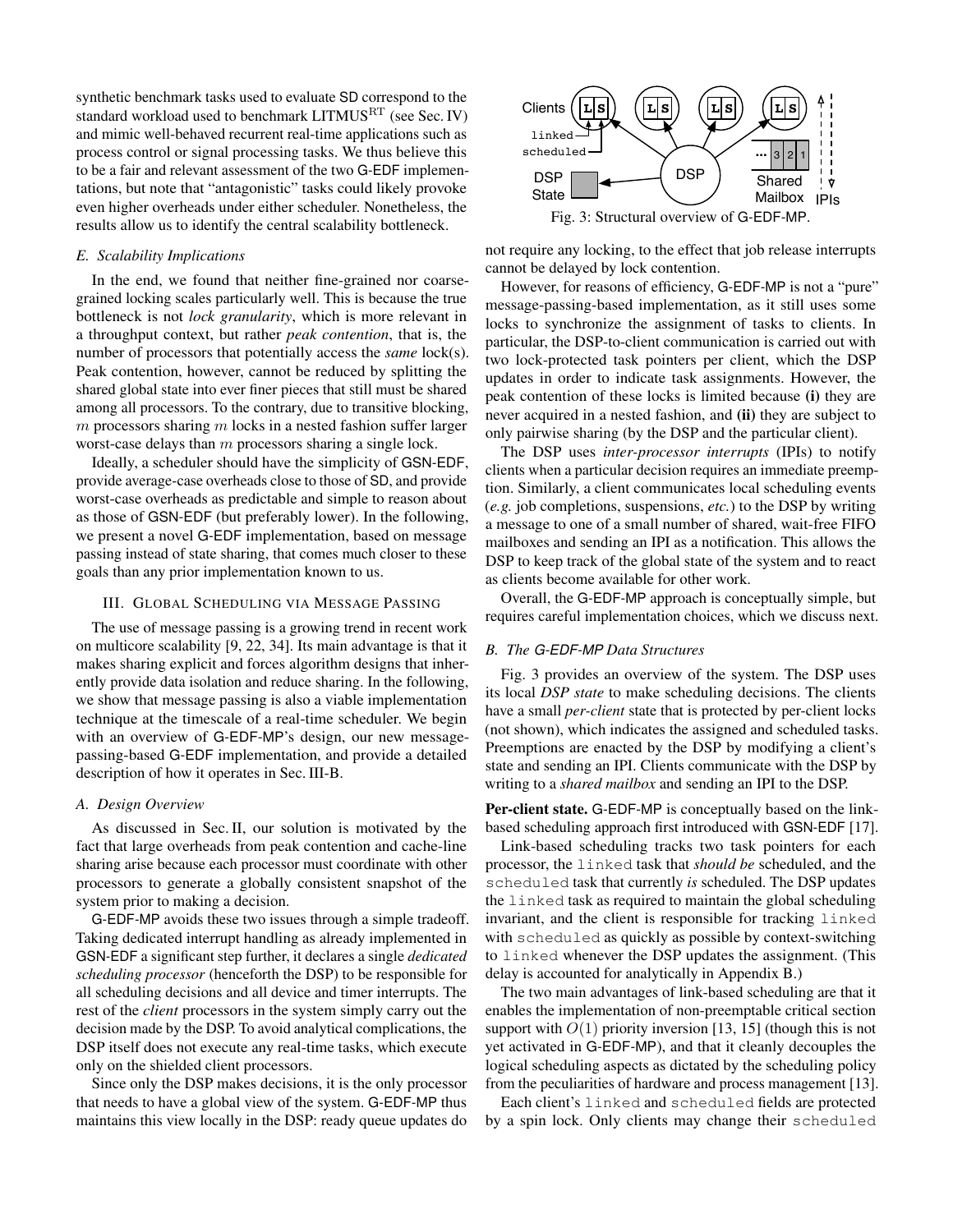<span id="page-5-2"></span>

Fig. 4: Overview of G-EDF-MP operations.

pointer, but both the DSP and the clients update the linked pointers: clients invalidate their linked pointer to indicate job completions or suspensions, and the DSP updates the linked pointer to assign new work. In contrast, under GSN-EDF, all processors may relink any other processor and all linked and scheduled pointers are protected by a single lock.

DSP state. The DSP state consists of (i) a ready queue of tasks that are ready to execute but are waiting to be linked, (ii) binomial heaps and timers tracking future job releases,<sup>[3](#page-5-0)</sup> and (iii) a copy of each client's state (*e.g.* which task is linked to, whether it is idle *etc.*) that is updated whenever the DSP changes linked or when a client reports idleness. Part (iii) is used to detect when preemptions become necessary. The DSP uses a copy of the client state (rather than accessing it directly) to improve cache locality and to avoid having to lock per-client states during preemption checks, which are frequently required. Notably, the DSP state is not protected by any locks since it is accessed only by the DSP with disabled interrupts.

Shared mailbox. The mailbox enables asynchronous client-to-DSP communication, where each message consists of a pointer to a callback function, the sender ID, and the task that triggered the scheduling event. It consists of a small number of Feather-Trace buffers [\[17\]](#page-10-8), which support wait-free writes so clients never block when sending messages.[4](#page-5-1) To take advantage of the cache topology, there is one mailbox per socket that is shared only by cores on the same die (and the DSP). The DSP services message buffers in a round-robin fashion to avoid starvation, and briefly enables interrupts between messages (lest latency spikes arise). We next describe the main scheduling events.

## *C. The G-EDF-MP Operations*

There are six major message types in G-EDF-MP, as illustrated in Fig. [4,](#page-5-2) which shows a sequence of events and messages.

1) When a job is released or resumed by an external event, the DSP receives an interrupt (since we use dedicated interrupt handling) and the associated handler is executed. Otherwise, if a task is woken up by another task on a client, the DSP is notified by the client via a message. In either case, the DSP immediately links the task to an idle core if one is available, and otherwise checks whether a preemption is in order. Since the DSP has a

<span id="page-5-0"></span> ${}^{3}$ LITMUS ${}^{RT}$  provides binomial heaps to enable the release of many jobs at once with efficient  $O(\log n)$  merge operations [\[18\]](#page-10-7). G-EDF-MP simply reuses the existing infrastructure, with the difference that no locking is required.

<span id="page-5-1"></span><sup>4</sup>We chose Feather-Trace buffers because they are readily available in LITMUSRT as part of the overhead tracing infrastructure. In future work, it may be interesting to evaluate whether specific-purpose, single-writer, cachecoherency-friendly message buffers [\[9,](#page-10-14) [22\]](#page-10-15) achieve even lower overheads.

copy of all current task assignments, these decisions are made purely locally without any lock acquisitions.

In Fig. [4,](#page-5-2) the DSP decides that the newly arrived task  $T_2$ should preempt task  $T_1$  on the depicted client processor. To enact the preemption, the DSP acquires the client's lock, updates its linked pointer, and sends an IPI. After releasing the client's lock, the DSP adds the unlinked task  $T_1$  back into the ready queue. Note that  $T_1$  remains scheduled until the client receives the IPI, which illustrates the separation of logical and physical processor management in link-based scheduling.

2) When a client processor receives a rescheduling IPI, it locks its local state and simply checks whether linked differs from scheduled, and if so atomically updates scheduled to indicate that it has picked up the link change. It then unlocks its local state and carries out a context switch to the new task.

3) When a job suspends on a client processor, it immediately becomes unavailable for execution. Hence, the client invalidates its linked field to indicate that it is idle and sends a message to the DSP to communicate its availability. Since the client at this point does not have information about which job to schedule next (or even whether more jobs are pending), it simply idles (or services non-real-time background tasks).

Introducing idle time of course introduces additional delays for any pending real-time tasks, which must be reflected when accounting for overheads, as we discuss in Appendix [B.](#page-11-13) Note that this idle time is not in conflict with the fact that G-EDF is a work-conserving policy. In any practical scheduler implementation, processors incur brief periods of unavailability while selecting the next task to dispatch, regardless of whether this is realized with locking or message passing mechanisms.

4) When the DSP is notified of a suspension, it discards the suspending task from its data structures. The suspending task will be "reintroduced" to the scheduler when it is later resumed by an interrupt or another task—see (1) above. Note that a suspending task might already be queued in the ready queue if a preemption IPI sent from the DSP to the client raced with a suspension IPI sent from the client to the DSP. In general, since G-EDF-MP intentionally aims to decouple clients from the DSP as much as possible for scalability reasons, many potential race conditions among in-flight events must be handled.

Since a suspension message implies that the sending client became idle, the DSP links the highest-priority job in the ready queue to the sender (if any). In the example in Fig. [4,](#page-5-2) the DSP links  $T_1$  to the client and sends a preemption IPI, which causes  $T_1$  to be dispatched as discussed in (2) above.

5) When a job completes on a client processor, the client reacts as in (3): it invalidates linked and notifies the DSP.

6) When the DSP is notified of a completion, if the job completed before its next release time, the DSP programs a local timer for the next job release; otherwise, if the job was tardy, it adds the task immediately back into the ready queue. Either way, it selects the highest-priority job in the ready queue (if any) and assigns it to the sender.

Concurrency challenges. The preceding list of events covers the major scheduling operations in G-EDF-MP. While the design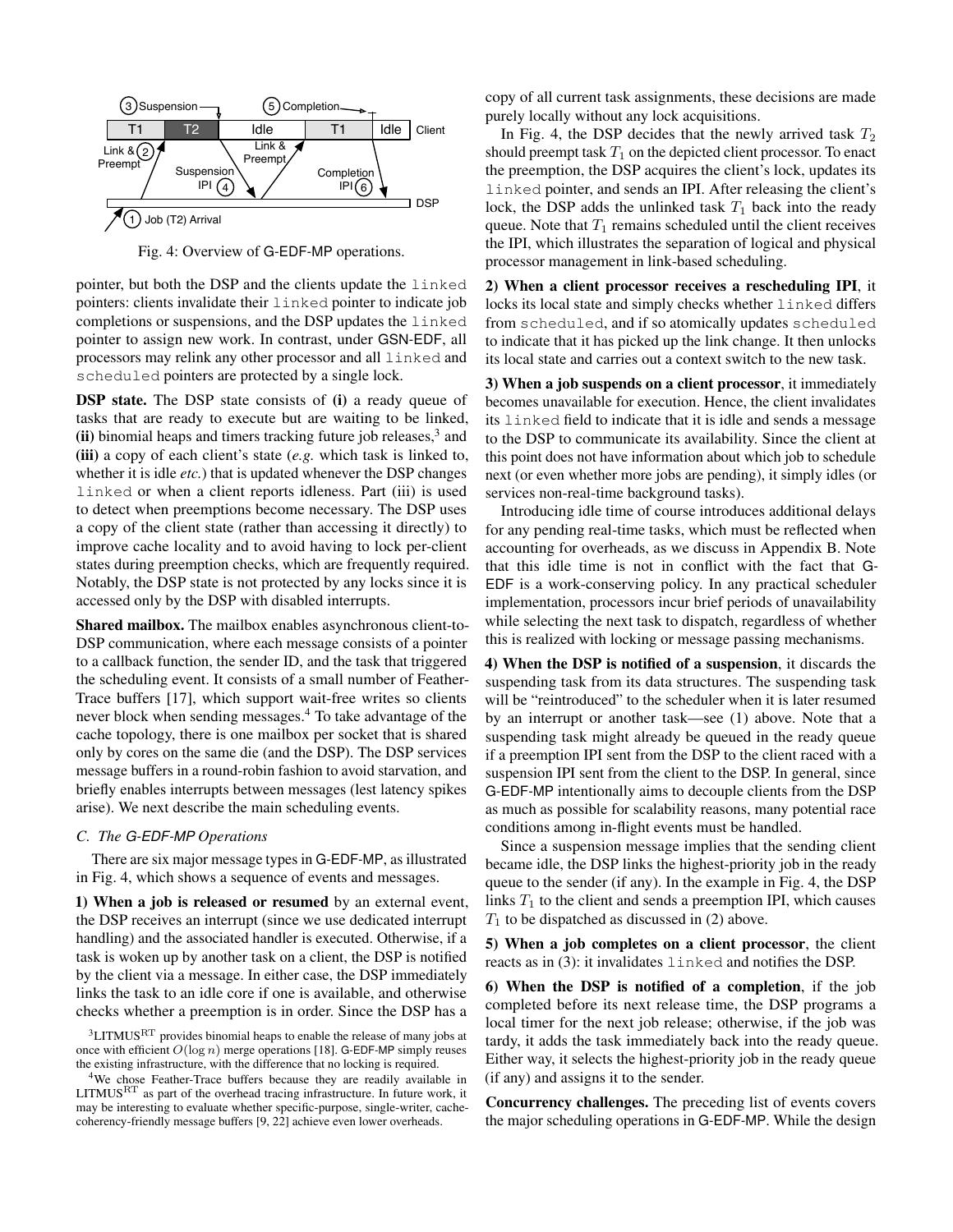is intentionally simple at the conceptual level, several corner cases must be correctly dealt with in practice. For example, since an unlinked task  $T_i$  in the ready queue may remain briefly scheduled on some processor  $P_k$  (until the client's "is"-state catches up with the "should"-state), it may be picked by the DSP and linked to some other processor  $P_l$  that scheduled some other task  $T_i$ . In such a case,  $P_l$  must delay its context switch from  $T_i$ to  $T_i$  until  $P_k$  ceases to use  $T_i$ 's kernel stack.

This, however, becomes problematic if subsequently  $T_i$  is assigned to  $P_k$ —a deadlock results, as  $P_l$  uses  $T_j$ 's kernel stack while it waits for  $P_k$  to release  $T_i$ 's kernel stack, and *vice versa*. If left unchecked, this can happen as a result of short suspensions (*e.g.*, due to I/O), and must be detected and resolved by swapping the links of  $T_i$  and  $T_j$ . To avoid such situations altogether, G-EDF-MP performs link swaps whenever it links a still-scheduled task. To allow the DSP to reliably detect still-scheduled tasks, clients must check linked and update scheduled atomically, as discussed in operation (2).

While such corner cases add some implementation complexity, they do not affect the overheads and scalability of G-EDF-MP negatively, as we show next.

#### IV. EVALUATION

<span id="page-6-0"></span>To assess the scalability of G-EDF-MP, SD, and GSN-EDF in terms of average and maximum overheads, we conducted extensive experiments on a 64-core Intel Xeon X7550 2.0 GHz platform using  $LITMUS<sup>RT</sup>$  version 2013.1 and version V8 of the SD patch, both based on Linux 3.10. Features that lead to unpredictability such as hardware multithreading, frequency scaling, and deep sleep states were disabled for all kernels, along with every kernel configuration option associated with debugging. All non-essential background services such as cron were disabled. For each  $m \in \{8, 16, 24, 32, 48, 64\}$ , each of the three kernel versions was compiled with support for at most  $m$ processors and booted on the test platform.

Overheads were measured with Feather-Trace [\[17\]](#page-10-8), a lightweight tracing framework included in  $LITMUS<sup>RT</sup>$ . As Feather-Trace was not built with large core counts in mind, the stock version uses a single, shared trace buffer, which itself creates a scalability bottleneck at higher core counts. To resolve this, we changed Feather-Trace to record most samples in processor-local buffers. We also added support for coping with non-synchronized cycle counters by determining each processor's cycle counter offset prior to each experiment.

For each m and for each  $n \in \{m, 2m, \ldots, 10m\}$ , we generated five task sets with  $n$  synthetic tasks using Emberson *et al*.'s task set generator [\[25\]](#page-11-14). Task sets were generated with a target utilization chosen uniformly at random from  $[0.4m, 0.8m]$ and periods drawn from a log-uniform distribution in the range [ $10ms, 100ms$ ]. Each task set was executed for 30 s under each of the following four schedulers: G-EDF-MP, SD, GSN-EDF *without* dedicated interrupt handling, and GSN-EDF *with* dedicated interrupt handling (GSN-EDF-DI hereafter). Note that real-time tasks execute on only  $m - 1$  of the m cores under G-EDF-MP and GSN-EDF-DI. We ran a cache-thrashing background workload to provoke maximum memory hierarchy

<span id="page-6-1"></span>

Fig. 5: Overview of G-EDF-MP runtime overheads.

contention. In total, we traced 1,200 task sets during ten hours of real-time execution and collected over 7 billion raw samples.

Next, we discuss the different runtime overheads that delay real-time tasks, which are all traced individually in LITMUSRT.

#### *A. Measured Runtime Overheads*

In the case of G-EDF-MP, nine major overhead sources affect a task's response time, which are illustrated in Fig. [5.](#page-6-1)

First, a task incurs *release event latency* (∆ev) if its triggering interrupt is delayed because the DSP disabled interrupts. *Release overhead* ( $\Delta^{rel}$ ) reflects the cost of processing the release interrupt, including all ready queue updates, preemption checks, and link changes. After the link change, the DSP sends a rescheduling IPI, which incurs *IPI latency* ( $\Delta^{ipi}$ ) due to interconnect contention and when the recipient disabled interrupts.

On the client, the task incurs *scheduling overhead* ( $\Delta^{sch}$ ) while the kernel selects the next task to be dispatched; this overhead includes any blocking delays incurred when accessing the scheduler state. Finally, *context-switch overhead* ( $\Delta^{cxs}$ ) is incurred when switching kernel stacks. While executing, a realtime task can be delayed by the periodic timer tick (which fires once every millisecond), incurring *tick overhead*.

Two overheads specific to G-EDF-MP are the IPI sent to notify the DSP of pending messages and the time spent by the DSP reacting to messages. Regarding the former, we distinguish between  $\Delta^{ipi}$ , the latency of normal reschedule IPIs sent to trigger the scheduler on a remote processor, and *client request latency* ( $\Delta^{req}$ ), which reflects the delay from the time that a client sends a message to the DSP until the DSP dequeues that specific message. Regarding the latter G-EDF-MP-specific overhead, each message has a corresponding callback function, the invocation of which causes *DSP handler overhead* ( $\Delta^{dsp}$ ).

CPMD ( $\Delta^{cpd}$ ) affects a task when it reloads cache contents after a preemption or migration. CPMD is not affected by the choice of G-EDF implementation and was measured separately using the method proposed by Bastoni *et al*. [\[8\]](#page-10-17).

With the exception of the client request latency and DSP handler overhead, all of the just-discussed overhead sources also affect GSN-EDF, GSN-EDF-DI, and SD. To obtain comparable measures for SD, we ported Feather-Trace to the SD kernel (but did not introduce any other changes). Further, the scheduling overhead  $\Delta^{sch}$  is actually measured in two parts (before and after the context switch); we report the aggregate measure here. In contrast to earlier LITMUS<sup>RT</sup>-based studies [\[7,](#page-10-4) [16,](#page-10-6) [18\]](#page-10-7), we did not apply any statistical outlier filters (which made possible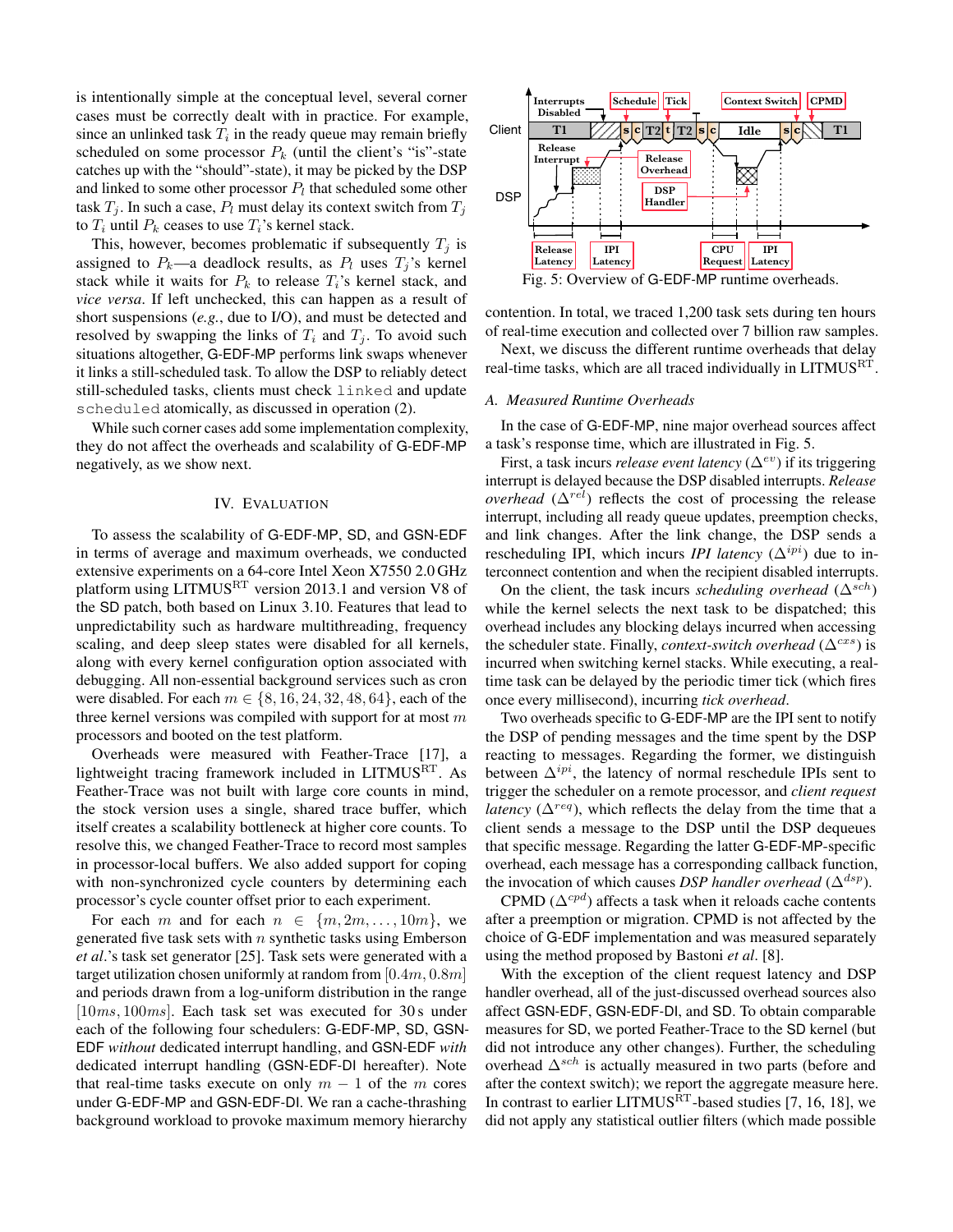by recent LITMUS<sup>RT</sup> improvements [\[14\]](#page-10-18)). Finally, it is also worth mentioning that synchronously releasing all tasks (as discussed in Sec.[II-D](#page-3-3) and Appendix [A\)](#page-11-11) creates a challenging benchmark, as it forces all real-time tasks to be activated together. The overhead measurements that were obtained thus reflect very unfavorable scenarios in terms of contention.

All graphs are available online [\[21\]](#page-10-19). Due to space constraints, we discuss only the most pertinent trends in the following.

#### *B. Experimental Results*

As already shown in Figs. [1](#page-3-0) and [2,](#page-3-1) GSN-EDF does not scale well w.r.t. both average- and worst-case overheads, and SD does not scale well w.r.t. worst-case overheads. The key questions thus are, (i) does G-EDF-MP scale well with the number of cores and the number of tasks, and (ii) does G-EDF-MP achieve low average-case overheads similar to SD?

We begin with question (i), and the answer is clearly *yes*. Fig. [6\(a\)](#page-8-1) shows the maximum observed scheduling overhead as a function of m. While the maximum scheduling overhead under GSN-EDF and SD increases from 40.19  $\mu s$  and 52.11  $\mu s$ , resp., at 8 cores to 2759.04  $\mu$ s and 4337.55  $\mu$ s, resp., at 64 cores, the scheduling overhead under G-EDF-MP increases from 12.75  $\mu s$ to only 119.37  $\mu s$ ; a relatively modest increase and a 23x and 36x improvement over GSN-EDF and SD, resp.

Similar trends are observed with increasing  $n$ , as shown in Fig. [6\(c\),](#page-8-2) which depicts  $\Delta^{sch}$  as a function of n for  $m = 48$ . Whereas the maximum scheduling overhead under GSN-EDF, GSN-EDF-DI, and SD either already start high or reveal large upwards slopes, G-EDF-MP maintains near-constant overheads around 60  $\mu$ s for the entire range of tested task set sizes. These trends are not surprising, since GSN-EDF, GSN-EDF-DI, and SD must acquire one or more globally shared locks (for which contention increases with  $m$ ) and manipulate ready queues (which grow in size with  $n$ ) as part of each scheduler invocation. Further, overheads under SD are strongly affected by increasing n since a larger number of tasks increases the frequency of scheduler invocations, which increases the likelihood of push failures and transitive blocking. In contrast, each client state lock in G-EDF-MP is accessed by only two processors, and clients never access the ready queue—the client-side scheduler is  $O(1)$ .

GSN-EDF and GSN-EDF-DI exhibit mostly similar trends, with overheads slightly lower under GSN-EDF-DI simply because one fewer core participates in the scheduling, thereby reducing peak contention slightly.

The major difference in scalability between the primarily lockbased schedulers and G-EDF-MP also manifests in the maximum release overhead as shown in Fig. [6\(b\).](#page-8-3) The overhead under G-EDF-MP exhibits quicker growth than in Fig. [6\(a\)](#page-8-1) due to  $O(\log n)$  updates to the ready queue (a binomial heap) and  $O(m)$  preemption checks. Still, G-EDF-MP exhibits much lower maximum release overhead than its counterparts afflicted by lock contention: for  $m = 64$ , the maximum release overhead exceeds  $1700 \mu s$  and  $1500 \mu s$  under GSN-EDF and SD, resp., whereas G-EDF-MP stays well below 275  $\mu s$ .

To answer question (ii), consider the plots of average-case scheduling and release overheads shown in Figs. [6\(d\)](#page-8-4) and [6\(e\),](#page-8-5) resp. As discussed in Sec. [II,](#page-1-0) GSN-EDF does not scale well in the

average case, which also extends to GSN-EDF-DI, whereas SD has no problems scaling in the average case (since pathological contention is rare). G-EDF-MP in turn exhibits still lower scheduling overheads, as seen in Fig. [6\(d\)](#page-8-4) (at  $m = 64$ ,  $\Delta^{sch} =$ 3.04  $\mu s$  under G-EDF-MP vs.  $\Delta^{sch} = 48.48 \,\mu s$  under SD).

In Fig. [6\(e\),](#page-8-5) G-EDF-MP exhibits somewhat higher average release overheads than SD (at  $m = 64$ ,  $\Delta^{rel} = 109.40 \,\mu s$ under G-EDF-MP vs.  $\Delta^{rel} = 65.67 \,\mu s$  under SD), but more importantly, the overhead under G-EDF-MP grows only slowly from  $m = 8$  to  $m = 64$ , in contrast to GSN-EDF (which is below 6  $\mu s$  at  $m = 8$ , but exceeds 47[5](#page-7-0)  $\mu s$  at  $m = 64$ .<sup>5</sup> We conclude that G-EDF-MP already performs reasonably well in terms of average-case overheads, but also believe that there is room for further low-level code optimizations in the future.

Although the trends are promising so far, there is no silver bullet for multicore scalability—the design of G-EDF-MP introduces new overheads that also need to be considered. These are shown in Fig. [6\(f\),](#page-8-6) which depicts the average and maximum client request latency and the DSP handler cost.

The DSP handler cost is not particularly problematic since it is dominated by ready queue and preemption checks and thus grows only slowly with m, just like the release overhead.

The client request latency is determined by three factors: how long the DSP disables interrupts, how expensive it is for the DSP to dequeue a message, and how many messages are already queued (recall that each message buffer is FIFO-ordered). To keep the first factor low, the DSP enables interrupts between any two messages. Concerning the second factor, reading the mailbox becomes more expensive with growing core counts as more processors send messages concurrently. However, since we use per-socket mailboxes, this increase is relatively small.

The third factor, the length of the message queue, is the main bottleneck of G-EDF-MP—with an increasing number of clients, the peak contention in terms of simultaneous message arrivals naturally grows as well. This can be clearly seen in Fig. [6\(f\),](#page-8-6) where the maximum client request latency grows quickly with  $m$ . The average client request latency, however, is not strongly affected by this—again, peak contention is a rare event.

Finally, to offer further support for our claims and to illustrate how overheads vary with increasing task counts, Fig. [7](#page-8-7) depicts six additional graphs showing scheduling overheads, release overheads, DSP handler overheads, and client request latency as a function of  $n$  on the 32-core platform. The general trend is that G-EDF-MP performs well w.r.t. the overheads encountered by all schedulers—in insets (a), (b), (d), and (e), G-EDF-MP exhibits the lowest overheads of the four schedulers for any  $n$ . In fact, in special cases, G-EDF-MP achieves even up to two orders of magnitude lower overheads than the reference implementations: the maximum observed scheduling overhead under G-EDF-MP is  $\approx$ 17  $\mu$ s vs.  $\approx$ 1740  $\mu$ s under SD, as apparent in Fig. [7\(a\).](#page-8-8) Finally, Fig. [7\(c\)](#page-8-9) confirms that client request latency is the main bottleneck w.r.t. worst-case overheads, but not a major problem w.r.t. average-case overheads, and Fig. [7\(f\)](#page-8-10) shows that the cost

<span id="page-7-0"></span><sup>5</sup>Release operations are costly in both GSN-EDF and GSN-EDF-DI because, in the worst case, all tasks are released simultaneously and every processor must be preempted, which requires many updates of the global state and results in significant lock and cache contention.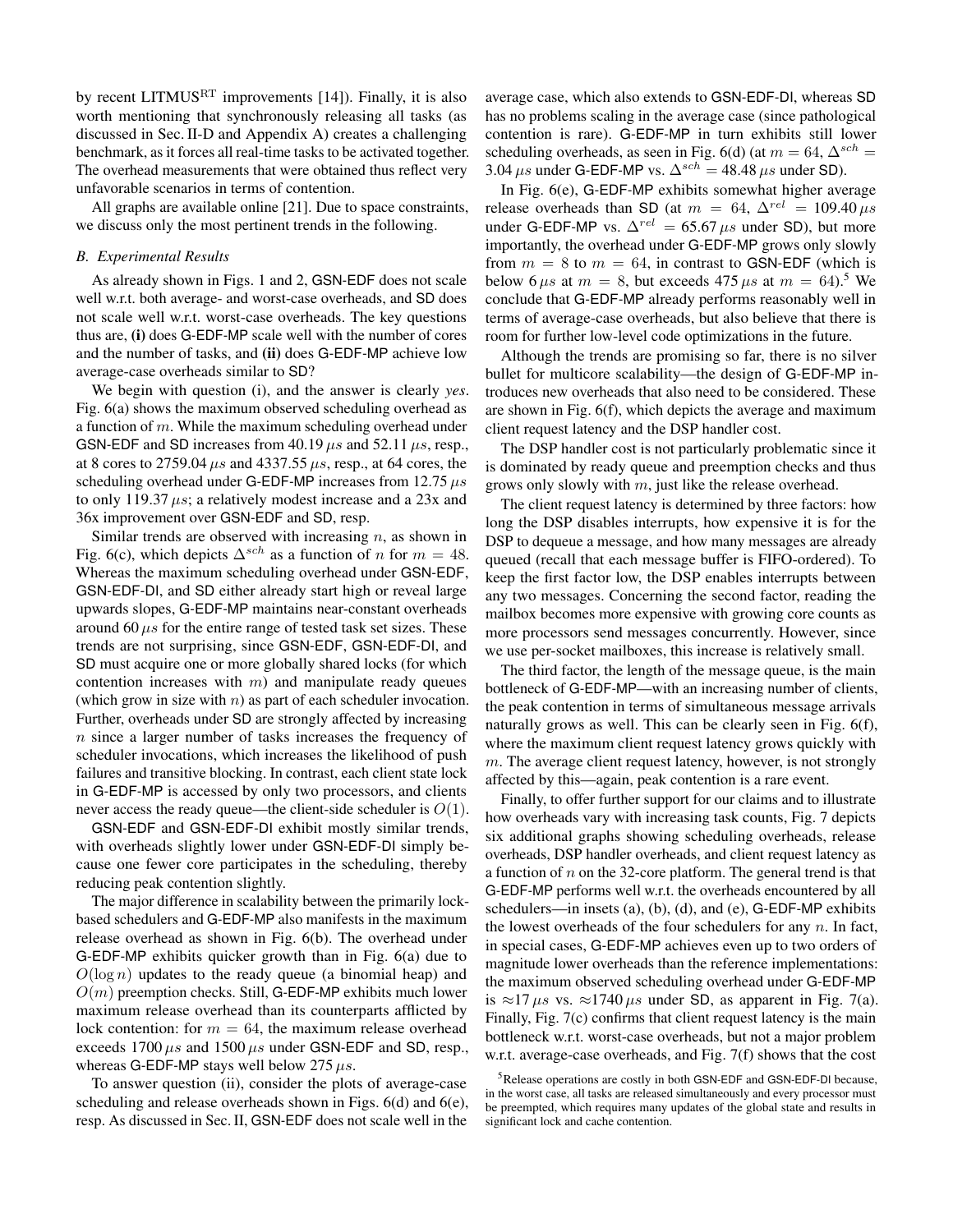<span id="page-8-3"></span><span id="page-8-2"></span><span id="page-8-1"></span>

<span id="page-8-5"></span><span id="page-8-4"></span>Fig. 6: Runtime overheads under GSN-EDF, GSN-EDF-DI, SD, and G-EDF-MP. Note that each graph uses a different scale due to the wide range of observed overhead magnitudes.

<span id="page-8-8"></span><span id="page-8-7"></span>

Fig. 7: Additional results showing overheads as a function of increasing n for  $m = 32$ . Note that each graph uses a different scale due to the wide range of observed overhead magnitudes.

per DSP operation is virtually constant.

Overall, our data shows G-EDF-MP to scale much better than either GSN-EDF or SD in the tested range of up to 64 cores. Nonetheless, G-EDF-MP is obviously not arbitrarily scalable as the DSP eventually becomes a bottleneck, albeit at much higher processor counts than in prior lock-based schedulers.

Next, we discuss whether G-EDF-MP's improved overhead scalability translates into analytical benefits as well.

#### V. SCHEDULABILITY EXPERIMENTS

<span id="page-8-0"></span>Since message passing introduces new sources of delays, just comparing the magnitude of overheads does not provide a complete view of G-EDF-MP's performance. Rather, *overhead-aware* schedulability analysis that accounts for all runtime overheads is necessary. We therefore performed extensive overhead-aware

<span id="page-8-10"></span><span id="page-8-9"></span><span id="page-8-6"></span>schedulability experiments to assess the impact of overheads on each of the four implementations. Before presenting the main results, we briefly summarize our experimental setup.

#### *A. Experimental Setup*

We evaluated the four schedulers (GSN-EDF, GSN-EDF-DI, SD and G-EDF-MP) w.r.t. two criteria: *soft* real-time schedulability, by checking if a task set has *bounded tardiness* [\[24\]](#page-11-0) after accounting for *average-case* overheads, and *hard* real-time schedulability, by applying a collection of G-EDF schedulability tests [\[2,](#page-10-1) [5,](#page-10-2) [10,](#page-10-3) [28\]](#page-11-3) after accounting for *worst-case* overheads. Runtime overheads were accounted for using standard techniques as described in Appendix [B.](#page-11-13) For increased breadth, we employed two different task set generation methods; one used in prior LITMUSRT studies [\[13,](#page-10-5) [16,](#page-10-6) [18\]](#page-10-7) and one proposed by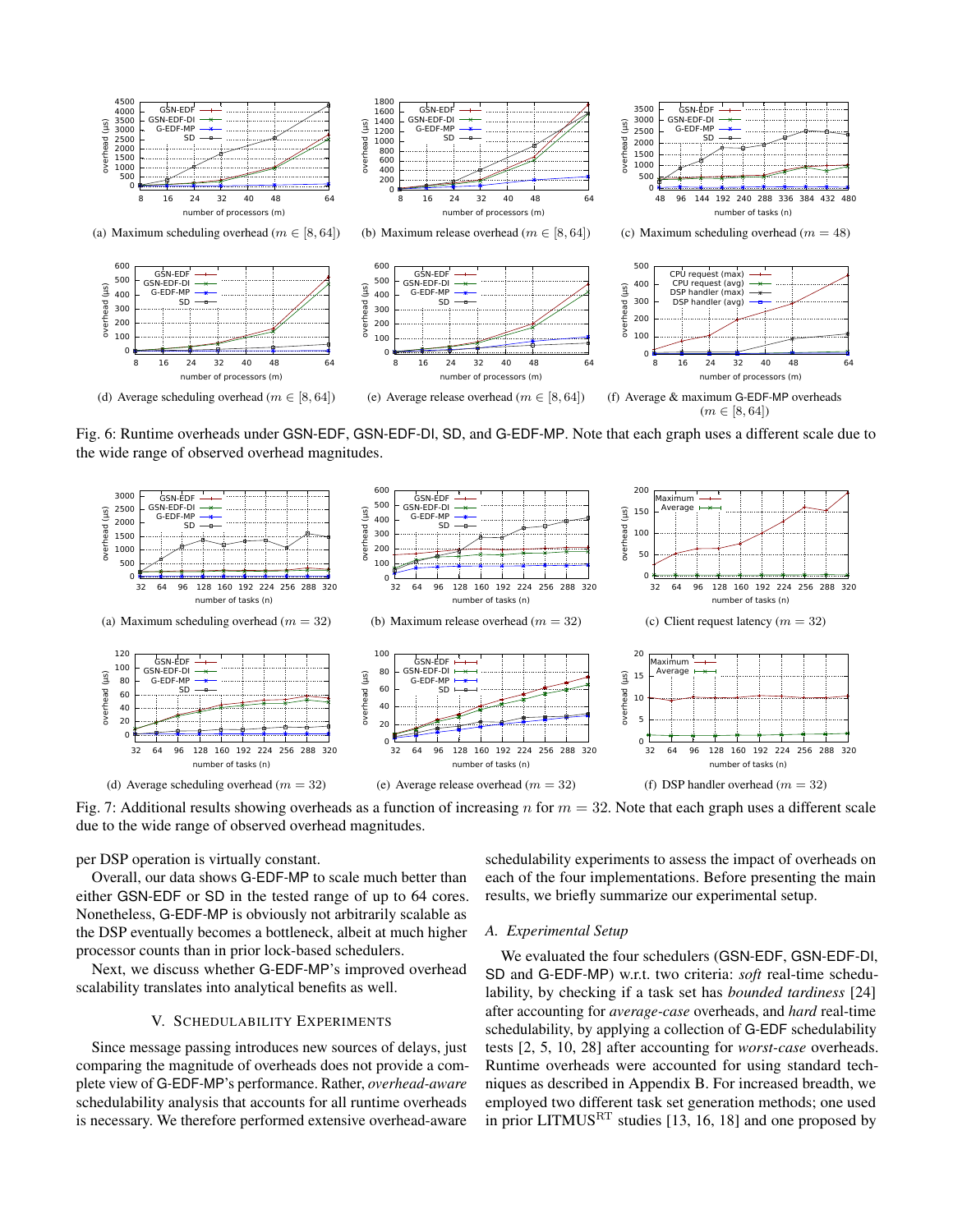Emberson et al. [25].

First, we evaluated schedulability as a function of  $n$  using task sets similar to those used in previous LITMUS<sup>RT</sup> studies (see [13, Ch. 4] for a detailed description). In short, each task set is generated by independently drawing  $n$  utilizations and periods. Utilizations were drawn from one of six distributions: three exponential distributions ranging over  $[0, 1]$  (with means  $0.1, 0.25$  and  $0.5$ ), and three uniform distributions (ranging over  $[0.1, 0.2]$ ,  $[0.1, 0.4]$  and  $[0.5, 0.9]$ ). Periods were chosen from uniform and log-uniform distributions across several ranges  $([1, 1000], [10, 100], [10, 1000], [3, 33],$  and  $[200, 1000],$  in ms).

In the second set of experiments using Emberson et al.'s task set generation method [25], we assessed the impact of increasing the total utilization for a fixed n. We varied  $n \in$  $\{2m, 3m, \ldots, 10m\}$  and considered both uniformly and loguniformly distributed periods in the range  $[1, 1000]$ .

Both methods were used to assess the schedulability for each  $m \in \{8, 16, 24, 32, 48, 64\}$ . For each sampling point, we generated and tested 1,000 task sets.

In total, we evaluated more than 1,000 parameter configurations. Due to space constraints, we highlight here two configurations that reveal a significant analytical impact. The complete set of results is available online [21].

### **B.** Results

Fig. 8(a) shows a result depicting soft real-time schedulability for  $m = 64$  as a function of *n*. The achieved soft real-time schedulability is shown for each of the four evaluated implementations and also for two hypothetical G-EDF configurations assuming zero overheads on m and  $m-1$  processors, to provide an upper bound and to show the cost of using a DSP. In Fig. 8(a), GSN-EDF and SD achieve zero schedulability for all task counts due to the pessimism involved in interrupt accounting (recall that GSN-EDF-DI and G-EDF-MP shield real-time tasks from all interrupts, whereas tasks may be delayed by release interrupts in SD and GSN-EDF). Under G-EDF-MP, bounded tardiness is maintained up to  $n = 448$ , whereas GSN-EDF-DI starts to decay already at  $n = 128$  and reaches zero schedulability at  $n = 320$ . Here, G-EDF-MP can support more than 120 additional tasks, thereby halving the distance to the theoretical upper bound.

Fig. 8(b) shows hard real-time schedulability as a function of total utilization (for a fixed  $n$ ). As in Fig. 8(a), interrupt-related pessimism renders GSN-EDF and SD completely unschedulable. About one third of the task sets are schedulable under GSN-EDF-DI until reaching a total utilization of about 20. In contrast, about 70% of the task sets are schedulable under G-EDF-MP until reaching a total utilization of about 24, where the theoretical upper bound starts to decrease as well. Again, G-EDF-MP halves the gap to the theoretical upper bound.

Fig. 8(b) also exhibits G-EDF's inherent hard real-time limitations: even when assuming overhead-free execution, hardly any task set with a total utilization greater than 50% can be claimed schedulable. However, in the context of this work, G-EDF's algorithmic limitations are irrelevant because G-EDF-MP's low-overhead design can be easily transferred to other global schedulers (such as global fixed-priority scheduling or

<span id="page-9-3"></span>

<span id="page-9-1"></span>(a) Soft schedulability as a function of  $n$  for exponentially distributed task utilizations with mean  $0.1$  (as in [13, 16, 18]).



<span id="page-9-2"></span>(b) Hard schedulability as a function of total utilization based on Emberson et al.'s method [25] with  $n = 5m$ .

Fig. 8: Comparison of hard and soft schedulability for  $m = 64$ . Periods were drawn from a log-uniform distribution with range  $[1ms, 1000ms]$ .

earliest-deadline-until-zero-laxity scheduling (EDZL) [3], which can offer higher hard real-time schedulability).

Overall, the schedulability experiments confirm that G-EDF-MP's lower overheads translate into significantly higher schedulability at high core counts. At lower core counts (*i.e.*,  $m \le 16$ ) and with fewer tasks, overhead scalability is not yet an issue and G-EDF-MP performs similarly to GSN-EDF-DI. The complete set of experiments is available online [21].

## VI. RELATED WORK

<span id="page-9-0"></span>This work reuses two key implementation techniques and is closely related to several prior studies, which we review next.

Implementation techniques. G-EDF-MP employs a DSP to shield real-time tasks from OS overheads, a well-known technique that dates back to the Spring kernel [38]. More recently, the idea of delegating cores to exclusively handle OS duties has also been applied in the context of manycore platforms  $(e.g., [4, 39])$ .

G-EDF-MP further employs message passing, which is known to scale well on multicores. In particular, in *multikernel* OSs such as Barrelfish [9] and Quest-V [34], the entire OS design is centered around message passing to avoid scalability bottlenecks (among other reasons). Message passing is further used in some current commercial RTOSs as well (e.g., ENEA's OSE). However, G-EDF-MP differs significantly from these prior works in that it implements a *global* scheduling policy, wheres OSE, Quest-V, and Barrelfish intentionally avoid global policies whenever possible and implement partitioned schedulers (which scale trivially w.r.t. overheads).

Message passing has also been shown to offer higher throughput than shared locks in the face of heavy contention in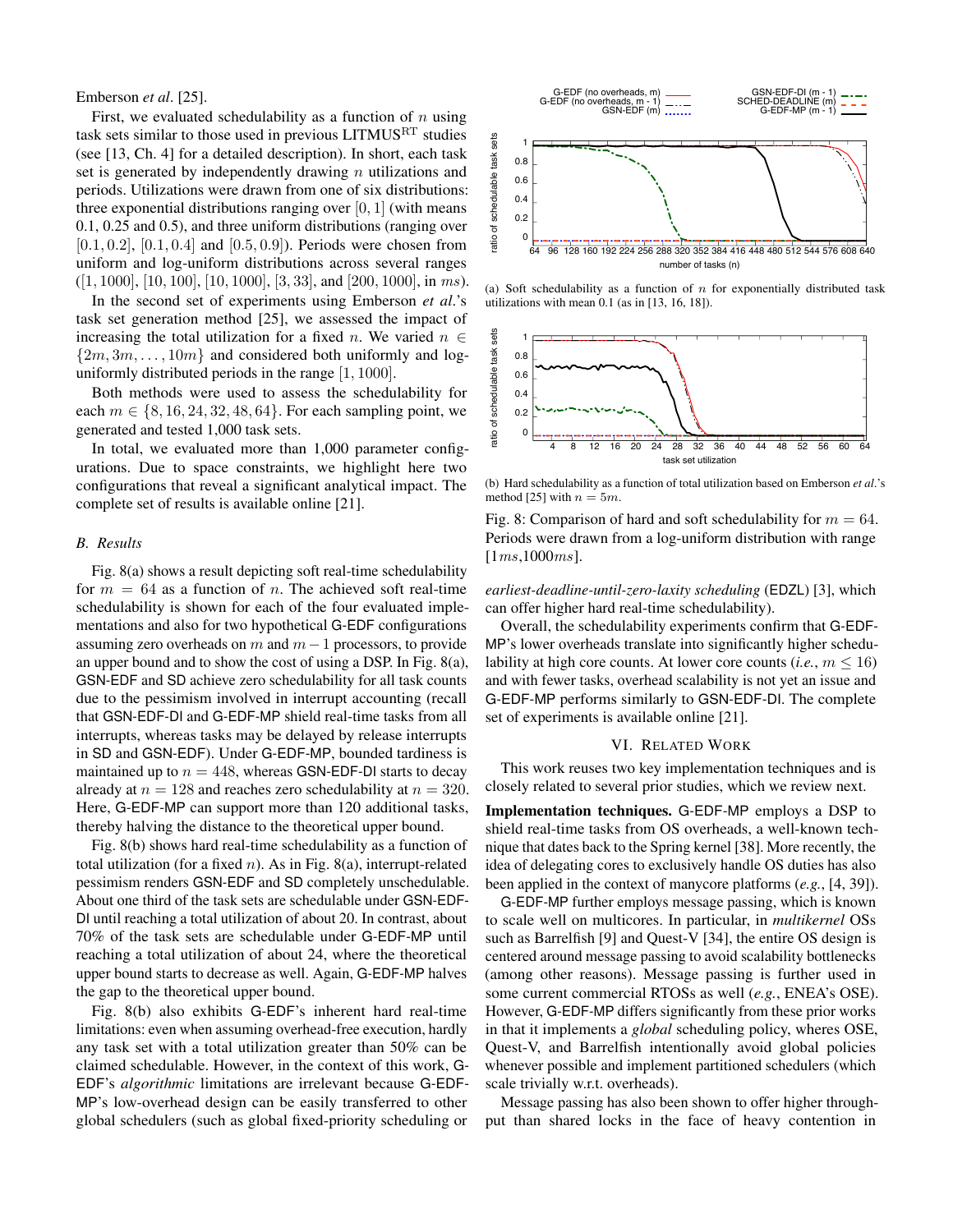recent work studying synchronization choices on multicore platforms [\[22,](#page-10-15) [35\]](#page-11-16). However, throughput depends mostly on averagecase overheads, whereas we designed G-EDF-MP specifically to lower worst-case overheads. Prior to G-EDF-MP, it was not clear that message passing could be a viable—or even superior choice for constructing global real-time schedulers.

Prior studies. Both GSN-EDF and SD have been the subject of prior studies. Most recently, Lelli *et al*. [\[33\]](#page-11-8) empirically compared SD and stock Linux's SCHED FIFO scheduler (in various configurations to emulate global, clustered, and partitioned scheduling) on a 48-core platform. In contrast to this study, they did not measure worst-case overheads (and did not apply schedulability analysis), but rather measured average-case overheads and indirectly assessed each scheduler's performance with a statistical evaluation of observed task behavior. Since SD exhibits low average-case overheads, their experimental setup did not reveal the pathological lock contention that we observed.

Several alternative implementations of G-EDF in LITMUS<sup>RT</sup> were compared in [\[16\]](#page-10-6). While several of the investigated alternatives aimed at reducing lock contention, they did not perform significantly better than the stock GSN-EDF plugin, which in hindsight can be attributed to the fact that they did not reduce peak contention (a single lock to serialize scheduling decisions remained in all versions). Dedicated interrupt handling was shown to be very beneficial, which is apparent in Fig. [8,](#page-9-3) too.

GSN-EDF was previously evaluated as part of several largescale, overhead-aware schedulability studies [\[7,](#page-10-4) [13,](#page-10-5) [18\]](#page-10-7), as was a prior version of G-EDF in LITMUS<sup>RT</sup> [\[20\]](#page-10-12). However, these studies were conducted on platforms significantly smaller than the 64-core machine employed herein, and also considered only a single core count each; scalability limitations hence did not manifest to the extent revealed in this paper. Further, prior studies [\[7,](#page-10-4) [13,](#page-10-5) [18,](#page-10-7) [20\]](#page-10-12) did not compare LITMUS<sup>RT</sup> against SD and used statistical outlier filters (in contrast to this study).

Finally, it should be noted that scheduling overheads are just one piece of the predictability puzzle on multicores, as other factors such as contention and interference at all levels of the memory hierarchy must be considered, too (*e.g.*, see [\[30,](#page-11-17) [36\]](#page-11-18)).

## VII. CONCLUSION

We evaluated the scalability of G-EDF implementations and found that G-EDF-MP, a novel scheduler design based primarily on message passing, scales substantially better than prior lockbased schedulers, thereby lowering scheduling overheads by up to a factor of 36 on 64 cores. While global scheduling is certainly not the right approach for *all* real-time workloads (*e.g.*, CPMD issues remain), this work significantly extends the range of workloads and platforms for which global approaches are viable, thus opening up interesting avenues for future work. In particular, the presented approach is not limited to G-EDF, but can be easily applied to other global scheduling policies as well.

The key limitation of G-EDF-MP is that a single DSP is an inherent bottleneck that inevitably will cause problems beyond 64 cores. Given this limitation, systems with core counts too large to be efficiently supported by a single G-EDF-MP instance should use clustered scheduling instead (whereby the set of all cores is partitioned into disjoint subsets and a global scheduler

is instantiated for each such subset). In fact, this was already noted in a prior study [\[7\]](#page-10-4), which recommended that global scheduling should be restricted to a "small-to-medium number of cores." Our work does not invalidate this observation, but rather redefines the notion of what constitutes a "medium number of cores." That is, seen in this context, G-EDF-MP simply increases the largest cluster size that can be efficiently supported.

In future work, it would be interesting to develop G-EDF-MP extensions with two or more DSPs, which then, however, would have to synchronize decisions. A substantial algorithmic improvement would be to equip clients with a next pointer to avoid idle time after job completions/suspensions, but choosing next such that analytical benefits are realized is not trivial.

#### **REFERENCES**

- <span id="page-10-11"></span>[1] "The LITMUSRT project web site," [http://www.litmus-rt.org.](http://www.litmus-rt.org)
- <span id="page-10-1"></span>[2] T. Baker and S. Baruah, "An analysis of global EDF schedulability for arbitrary-deadline sporadic task systems," *Real-Time Systems*, vol. 43, no. 1, pp. 3–24, 2009.
- <span id="page-10-20"></span>[3] T. Baker, M. Cirinei, and M. Bertogna, "EDZL scheduling analysis," *Real-Time Systems*, vol. 40, no. 3, pp. 264–289, 2008.
- <span id="page-10-21"></span>[4] F. Ballesteros, N. Evans, C. Forsyth, G. Guardiola, J. McKie, R. Minnich, and E. Soriano-Salvador, "Nix: a case for a manycore system for cloud computing," *Bell Labs Tech. Journal*, vol. 17, no. 2, pp. 41– 54, 2012.
- <span id="page-10-2"></span>[5] S. Baruah, "Techniques for multiprocessor global schedulability analysis," in *RTSS'07*, 2007.
- <span id="page-10-0"></span>[6] S. Baruah, J. Gehrke, and C. Plaxton, "Fast scheduling of periodic tasks on multiple resources," in *IPPS'95*, 1995.
- <span id="page-10-4"></span>[7] A. Bastoni, B. Brandenburg, and J. Anderson, "An empirical comparison of global, partitioned, and clustered multiprocessor EDF schedulers," in *RTSS'10*, 2010, pp. 14–24.
- <span id="page-10-17"></span>[8] ——, "Cache-related preemption and migration delays: Empirical approximation and impact on schedulability," in *OSPERT'10*, 2010.
- <span id="page-10-14"></span>[9] A. Baumann, P. Barham, P.-E. Dagand, T. Harris, R. Isaacs, S. Peter, T. Roscoe, A. Schüpbach, and A. Singhania, "The multikernel: a new OS architecture for scalable multicore systems," in *SOSP'09*, 2009.
- <span id="page-10-3"></span>[10] M. Bertogna, M. Cirinei, and G. Lipari, "Improved schedulability analysis of EDF on multiprocessor platforms," in *ECRTS'05*, 2005.
- <span id="page-10-13"></span>[11] A. Block, H. Leontyev, B. Brandenburg, and J. Anderson, "A flexible real-time locking protocol for multiprocessors," in *RTCSA'07*, 2007.
- <span id="page-10-9"></span>[12] A. Block, "Adaptive multiprocessor real-time systems," Ph.D. dissertation, The University of North Carolina at Chapel Hill, 2008.
- <span id="page-10-5"></span>[13] B. Brandenburg, "Scheduling and locking in multiprocessor realtime operating systems," Ph.D. dissertation, The University of North Carolina at Chapel Hill, 2011.
- <span id="page-10-18"></span>[14] ——, "Improved analysis and evaluation of real-time semaphore protocols for P-FP scheduling," in *RTAS'13*, 2013, pp. 292–302.
- <span id="page-10-16"></span>[15] B. Brandenburg and J. Anderson, "Feather-trace: A light-weight event tracing toolkit," in *OSPERT'07*, 2007.
- <span id="page-10-6"></span>[16] ——, "On the implementation of global real-time schedulers," in *RTSS'09*, 2009.
- <span id="page-10-8"></span>[17] B. Brandenburg, A. Block, J. Calandrino, U. Devi, H. Leontyev, and J. Anderson, "LITMUSRT: A status report," in *RTLWS'07*, 2007.
- <span id="page-10-7"></span>[18] B. Brandenburg, J. Calandrino, and J. Anderson, "On the scalability of real-time scheduling algorithms on multicore platforms: A case study," in *RTSS'08*, 2008.
- <span id="page-10-10"></span>[19] B. Brandenburg, H. Leontyev, and J. Anderson, "An overview of interrupt accounting techniques for multiprocessor real-time systems," *Journal of Systems Architecture: Embedded Software Design*, vol. 57, no. 6, pp. 638–654, 2011.
- <span id="page-10-12"></span>[20] J. Calandrino, H. Leontyev, A. Block, U. Devi, and J. Anderson, "LITMUS $R$ <sup>T</sup>: A testbed for empirically comparing real-time multiprocessor schedulers," in *RTSS'06*, 2006.
- <span id="page-10-19"></span>[21] F. Cerqueira, M. Vanga, and B. Brandenburg, "Scaling global scheduling with message passing (extended version)," 2014, available at: [http://www.mpi-sws.org/](http://www.mpi-sws.org/~bbb/papers)∼bbb/papers.
- <span id="page-10-15"></span>[22] T. David, R. Guerraoui, and V. Trigonakis, "Everything you always wanted to know about synchronization but were afraid to ask," in *SOSP'13*, 2013.